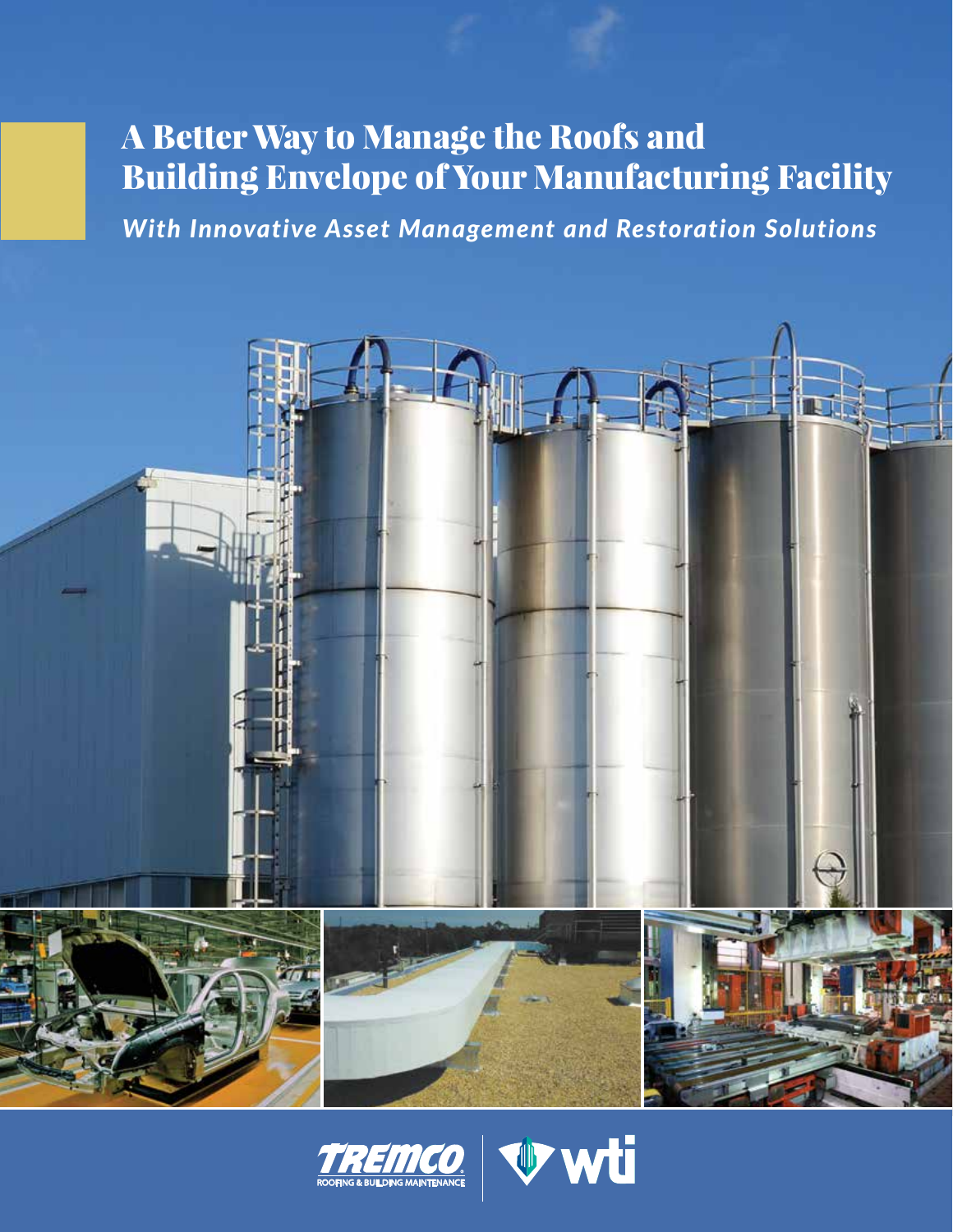# **Are Your Buildings Performing as Well as Your Operations?**

For decades, Tremco Roofing and Building Maintenance and affiliated construction services company WTI\* have helped manufacturers proactively manage their roofing and building envelope assets for optimum performance and value.

We deliver the expertise and solutions you need to minimize facility concerns so you can concentrate on the more pressing concerns of daily operations. Don't let water intrusion or degraded building components cause an operational or budget crisis for your plant. Choosing Tremco Roofing as your single source for maintaining healthy buildings gives you access to:

- » World-class diagnostics to help you understand the true condition of your building envelope
- » Industry-leading roof restoration systems that can save as much as 50% over the cost of roof replacement
- Cleaning with the environmentally-friendly RoofTec™ system
- » Building envelope air sealing to help you meet energy and sustainability goals
- » Turnkey maintenance and repair customized to your needs
- Asset management solutions designed to help prevent premature deterioration and keep your roofing assets in top working order



## **Protect Your Investment and ROI by Managing Your Facility Assets**

2003333333333

**THE REAL PROPERTY OF PERSON** 

Tremco Roofing's asset management method protects the critical financial assets that your facilities represent. We start with an accurate picture of your roofs' current condition, then create a prioritized plan to keep your roofs and building envelope operational for as long as possible. Here's how:

- Expert diagnostics and analysis to rank every roof by condition and prioritize maintenance, repair, restoration or replacement according to condition and urgency
- The creation of three- to five-year plans to bring roofs to "good" condition, and then maintain them, all at a predictable annual price
- » Access to OLI (our OnLine Information management system), which contains detailed information about every roof in your inventory and is useful in meeting insurance provider requirements; we currently manage more than 1.33 billion square feet of roofing through OLI, equivalent to about 47 square miles

Our asset management method can help you avoid surprises and achieve a leak-free environment within the framework of a predictable annual budget. It's our proven approach to helping roofs live decades-long lives. In fact, if you adopt the unique Tremco ManagedAssets<sup>™</sup> program, we will even assume financial risk if a leak occurs while the program is being followed.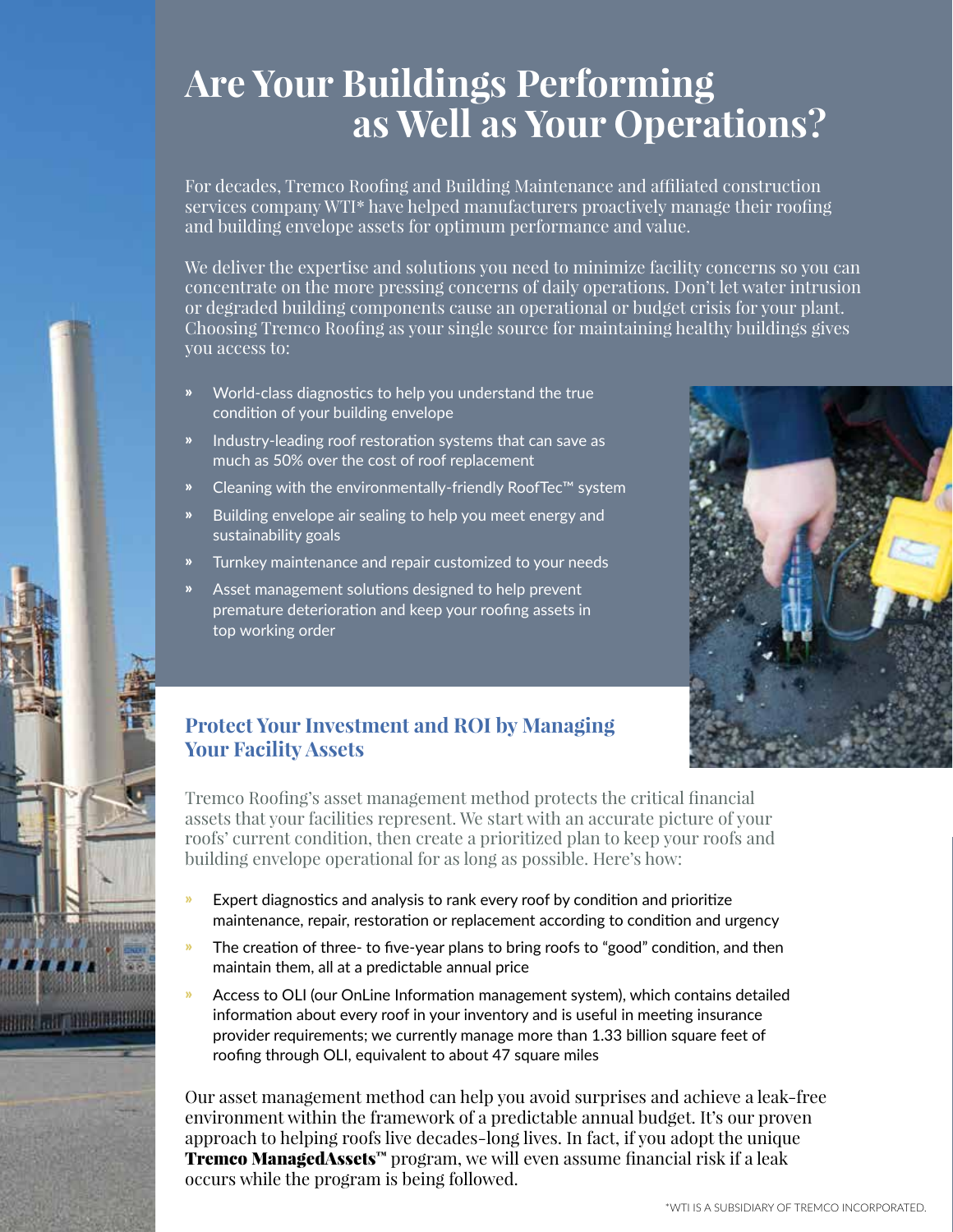# **Save by Restoring Rather than Replacing Your Roofs.**

We're making old roofs like new again with the industry's most innovative restoration systems. Your roof inventory undoubtedly varies in age, condition and construction quality. So we first ask, "Can this roof be saved?" then conduct thorough inspections and diagnostics to find out. As a result, we often restore roofs that others thought had to be replaced, giving our customers a cost-saving and environmentallyresponsible alternative.

Our restoration program consists of:

- » **Inspection** » **Diagnostics** » **Repair/replacement of damaged areas**
- 
- » **Cleaning** » **Restoration systems for all roof types**
- » **Warranties** » **Ongoing maintenance**

If a roof is too far gone to restore, we can replace it and provide maintenance and warranties for decades of productive use. We will replace no roof before its time, and we are here to help you take care of your roofs for life.

**"We were all set to replace several roofs when we first heard about restoration. We went with this option and ended up saving nearly \$300,000. It was a home run."**

— LARGE FOOD PROCESSING PLANT

## **Stop Air Leaks for Energy Savings and Improved IAQ**

### Tremco affiliate **Canam Building**

**Envelope Specialists** provides expert on-site assessments and air-sealing services to improve building envelope performance quickly and economically. Available as a stand-alone service or in addition to the roof restoration program, we can help you lower energy use and improve occupant comfort.

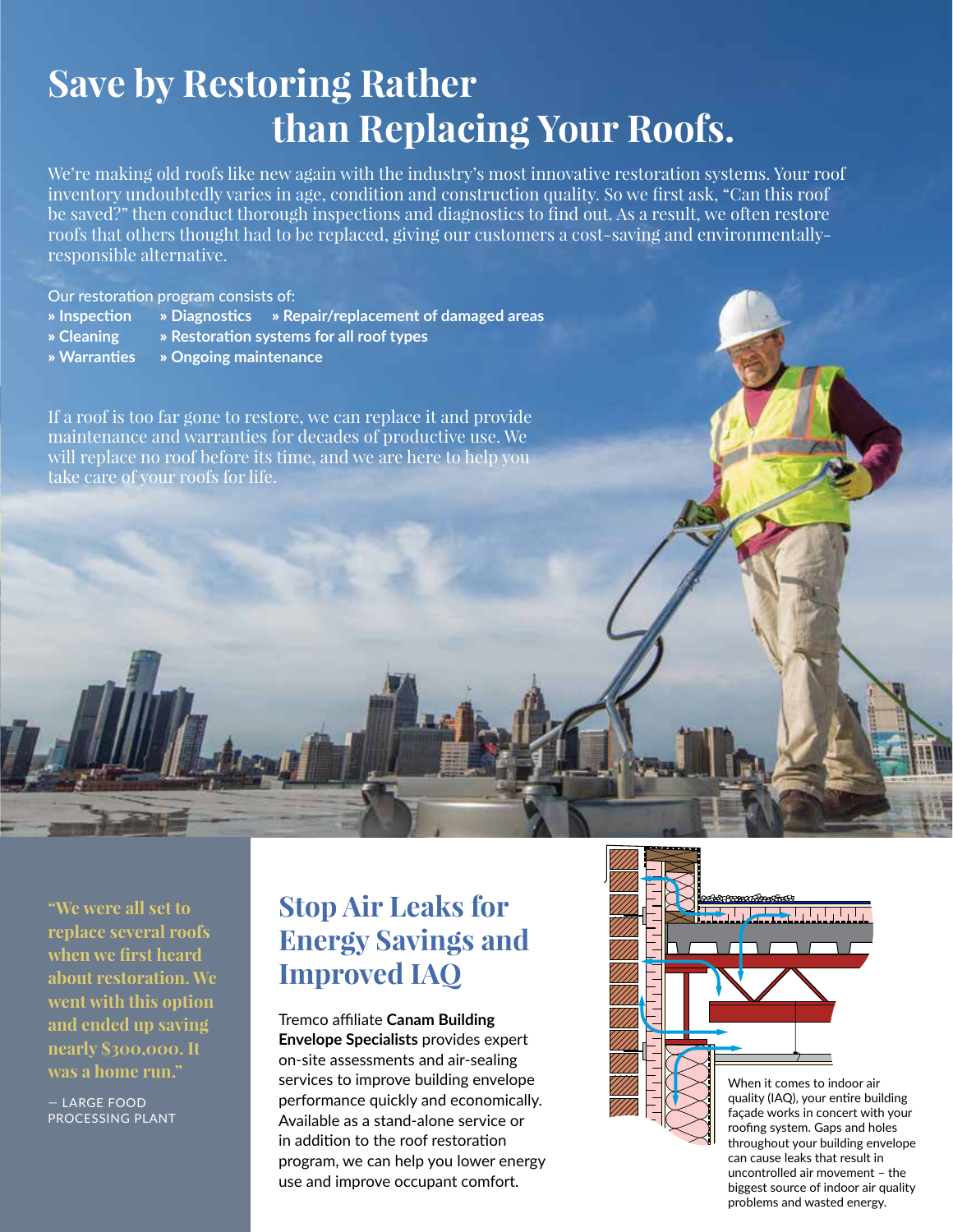**"We were amazed to find that restoring our roofs was onethird the cost and time of replacement, AND it complied with the Factory Mutual Global requirements."**

—PLASTICS MANUFACTURER



**"A condensation issue in a new freezer building cost approximately \$1M a day. Canam came in, discovered the issue and WTI selfperformed the repairs, thereby permanently fixing the problem."** 

— LARGE MANUFACTURER OF PHARMACEUTICALS



# **Preserve Your Roofs with Timely Maintenance and Repair**

If minor roofing problems are left unchecked, they can quickly develop into costly problems. The dedicated, professional crews of WTI can perform the necessary roofing and building maintenance services until your roofs are restored or replaced, and afterwards if needed. Designed to meet your budget and immediate needs, services include:

- » Emergency and Non-Emergency Leak Repairs
- » Flashing Repairs and Installation
- » Drain and Curb Installation
- » Joint Sealing
- » Roof Cleaning and Maintenance

# **Our Commitment to Safety**

For Tremco Roofing and WTI, our top priority is job site safety grounded in proper training. This is how we consistently perform better than the industry averages for Roofing and Construction Services as measured in the commonly used Total Recordable Injury Rate (TRIR) and Experience Modification Rate (EMR) standards. With a mandatory minimum of 10 hours of OSHA training for everyone engaged on your job, we work diligently to make roofs safe at all times. We support this commitment with our extensive selection of highquality rooftop safety solutions, including platforms, railings, walkways, skylight screens and more.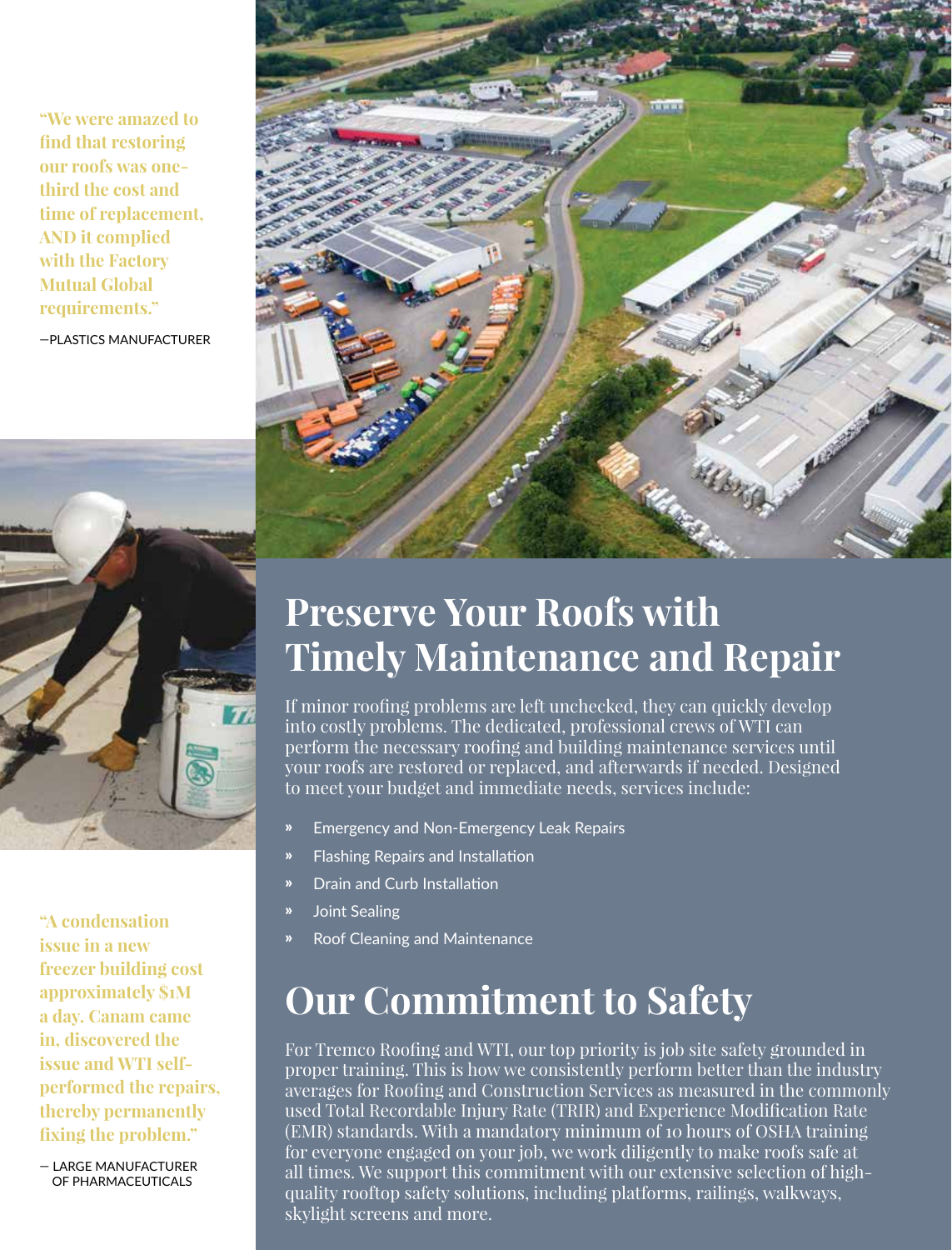# **Roof Restoration Systems for Every Type of Roof**

Restoring roofs is our specialty. For decades, we've led the industry with innovative products and services engineered to enhance long-term performance while reducing environmental impact and overall costs. A measure of our quality is the thousands of system configurations that have met industry testing standards with Underwriters Laboratories, FM Global and others.

**"Replacing roofs at an oil refinery can be not only costly, but dangerous. We saved thousands of dollars by restoring our roofs with Tremco."** 

— OIL REFINERY



## **Our restoration solutions include:**

### **AlphaGuard™ MT when maximum performance life is your goal.**

AlphaGuard MT offers superior durability, is low odor, cures rapidly and is easy to apply, even on tough-to-access rooftops. In addition, AlphaGuard MT's standard, highly reflective, white top coat color can help lower rooftop temperatures for potential energy savings. This top-of-the-line system performs exceptionally well in cold climates and resists chemicals, hail, mold and mildew.

### **AlphaGuard BIO (fully reinforced) and AlphaGuard BIO NR (partially reinforced) when no-odor is a top priority.**

AlphaGuard BIO is a high-performance, virtually odorless, two coat system that is distinguished by its high bio-based content and is completely reinforced with polyester or glass reinforcement. AlphaGuard BIO NR has the qualities of AlphaGuard BIO but is reinforced only at the areas of the roof that need it most.

### **AlphaGuard PUMA for cold environments.**

This system has been engineered for great elongation, durability and abrasion resistance. It is waterproof within 30 minutes and can be installed in temperatures as low as minus 20 degrees Fahrenheit. Great in any climate, AlphaGuard PUMA is a perfect choice for installation situations where the air temperature is below 50 degrees.

### **Geogard when budgets are tight and a roof is worth saving.**

Here's Tremco Roofing's answer to extending system life with a high quality, low cost option. Geogard bonds to most substrates, including EPDM, Hypalon, PVC and TPO. This budget-conscious thin film system typically performs for up to 12-plus years.

### **TremLock® metal roofs work for many requirements.**

For restoration as well as replacement or new construction, TremLock metal roof systems provide exceptional long term weatherproofing, are easy to maintain and offer vibrant colors for instant appeal. Our T-138 steep slope shingle recover system is the go-to solution for restoring shingled roofs.

### **A full menu of roofing solutions:**

We also have options if restoration is not viable.

- » In sensitive and limited-access areas, our **BURmastic Cold Process Built-Up Roofing System** is low in odor, uses no kettles or torches and is available in solvent-free configurations, which means faster adhesive drying times for shorter projects.
- » With a choice of cold- or hot-application and a range of performance levels, Tremco Roofing's **POWERply® line of modified bitumen roofing solutions** combine the advantages of advanced adhesives and membranes with the time-tested, reliable installation techniques of conventional built-up roofing to provide a fully integrated, long lasting roofing system.